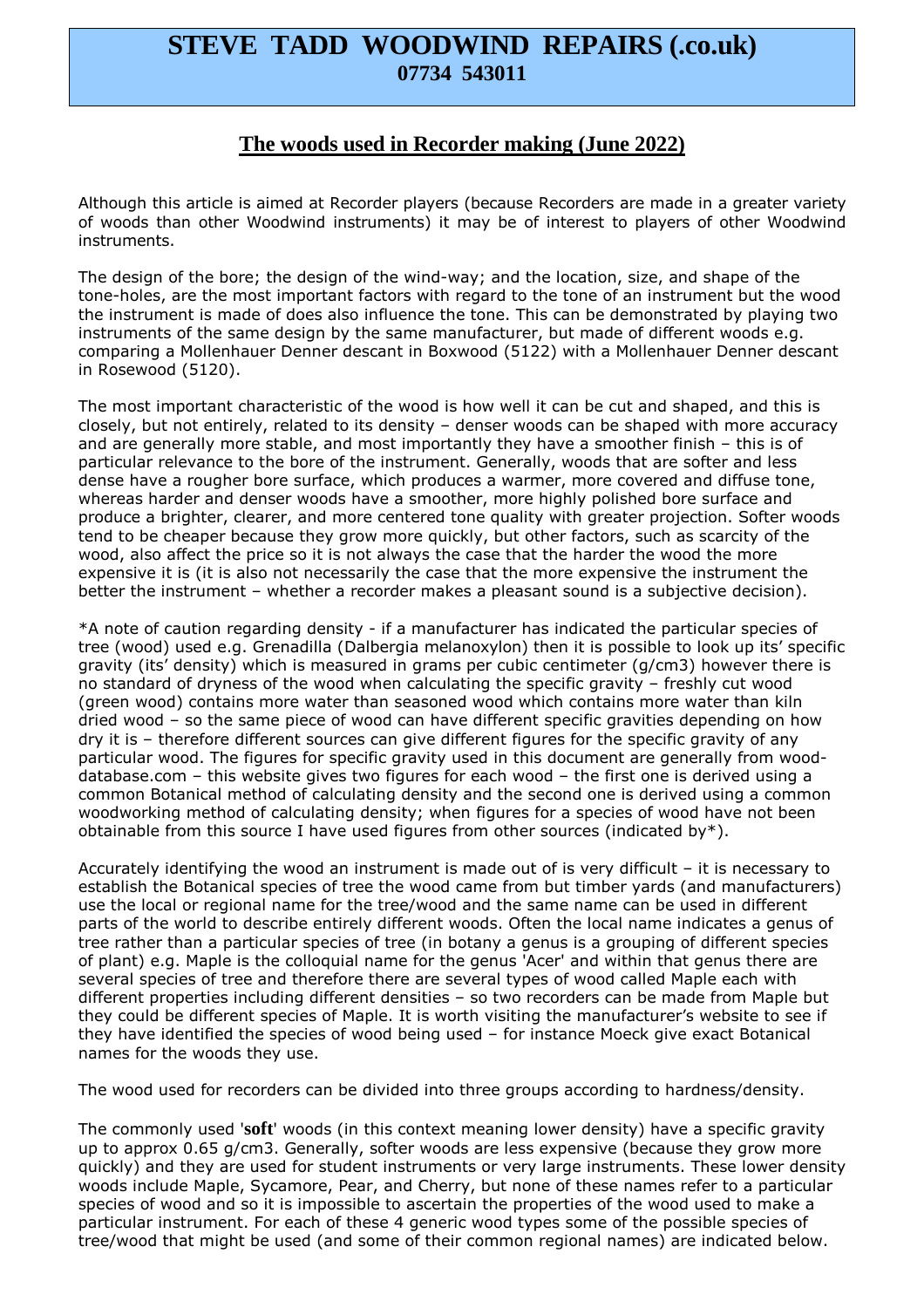**Maple** is the common name for the genus Acer (A.) containing many species including the following which are used to make musical instruments: the Big leaf Maple - A. macrophyllum spg 0.44/0.55; the Black Maple (aka Black sugar Maple) – A. nigrum spg 0.52/0.64; the European Sycamore (aka Sycamore Maple) – A. pseudoplatanus spg 0.48/0.62; the Field Maple (aka Hedge Maple) – A. campestre spg 0.53/0.69; the Norway Maple – A. platanoides spg 0.50/0.65; the Red Maple - Acer rubrum spg 0.49/0.61; the Striped Maple - Acer pensylvanicum spg 0.44/0.51; the Silver Maple – A. saccharinum spg 0.44/0.53; the Sugar Maple (aka Hard Maple / Rock Maple) – A. saccharum spg 0.56/0.71.

**Sycamore** can indicate the species Acer pseudoplatanus as above but could also indicate the genus Platanus (P.) which contains several species including the following which can be used to make musical instruments: Arizona Sycamore (aka Sycamore / Arizona Planetree / Alamo) – P. wrightii spg 0.49/0.54; the Californian Sycamore (aka Californian Planetree / Planetree/ Western Sycamore / Aliso / Sycamore / Buttonball / Buttonball tree / Buttonwood) - P. racemosa spg 0.49/0.54; London Plane (aka European Plane / Lacewood / London Planetree / Hybrid Plane) – P. x acerifolia spg 0.46/0.56; Sycamore (aka American Sycamore / American Plane / Buttonball / Buttonball tree / Buttonwood / Californian Button / Californian Sycamore / Cotonier / Lacewood / Oriental Planetree / Oriental Sycamore / Plane / Planetree / Quartered Sycamore/ Sycamore / Water Beech ) – P.occidentalis spg 0.46/0.55.

**Pearwood** indicates wood from the genus Pyrus (P.) which contains over two dozen species including the European pear (aka Swiss Pear / wild Pear / choke Pear) – P. communis spg 0.52/0.69. Most of the species with the Genus Pyrus can be used to make Recorders.

**Cherry** – this could indicate one of two species from the Genus Prunus (P.): probably European Sweet Cherry (aka Wild Cherry / Sweet Cherry) – P. avium spg 0.48/0.62; but possibly American Cherry (aka Cherry / Black cherry) – P. serotina spg .47/0.56. It does not indicate Brazillian Cherry (aka Jatoba) - Hymenaea courbaril spg 0.77/0.91 which is a much denser wood but has a porous end grain and so is unsuitable for Recorder making.

The next group of woods have a '**medium**' density this includes Boxwood, Plum wood, Olive Wood, Bubinga, and Haldu. These woods have a warm and brighter sound than the softer woods and are used to make better instruments for Consort or Solo performance.

**Boxwood** – this is one of the most abused names of wood because while it used to indicate wood solely from the Genus Buxus (B.) of which there are 70 species, it can now also indicate many other species of wood with similar properties but from outside this Genus. In the Genus Buxus the most prized Boxwood is European Box (aka Boxwood / aka Common Box) – B. sempervirens spg 0.68/0.98. Three other types of 'Boxwood' from outside this genus are associated with the manufacture of wind instruments – from Central/South America: Castelo Boxwood (aka Ivory wood / Palo Blanco) - Calycophyllum multiflorum spg 0.64/0.82; and Maracaibo Boxwood (aka West Indian Boxwood / Venezuelan Boxwood / Zapatero / Palo Blanco) - Casearia Praecox spg 0.75- 0.90\*; and from India, Indian Boxwood – Gardenia Latifolia spg approx 0.80\*. European Boxwood is harder than South American Boxwood and Indian boxwood but is more expensive and less consistent, and because it is less consistent it is more difficult to work and is prone to warping, so it less commonly used.

**Plum** – this indicates the species Prunus domestica spg 0.61/0.79 although there are 7 subspecies and various hybrids which may vary in their density to some degree.

**Olive** – this indicates the species Olea europaea spg (0.72-0.99\*) although there are 6 subspecies and various hybrids which may vary in their density to some degree.

**Bubinga** – this wood is also known as African Rosewood although it is from the Genus Guiboutia, not from the Genus Dalbergia (see below). According to wood-database.com, the wood Bubinga (0.72-0.89) legitimately refers to only 3 species - G. demeusei (0.72-0.89), G. pellegriniana, and G. tessmannii; however, the species G. arnoldiana, G. carrissoana, and G. coliosperma are also referred to as Bubinga and/or African Rosewood.

**Haldu** – this is the common name for the species Haldina cordifolia (aka Aldina cordifolia) spg (0.70\*) the sole species of the genus Haldina (of the Rubeaceae family).